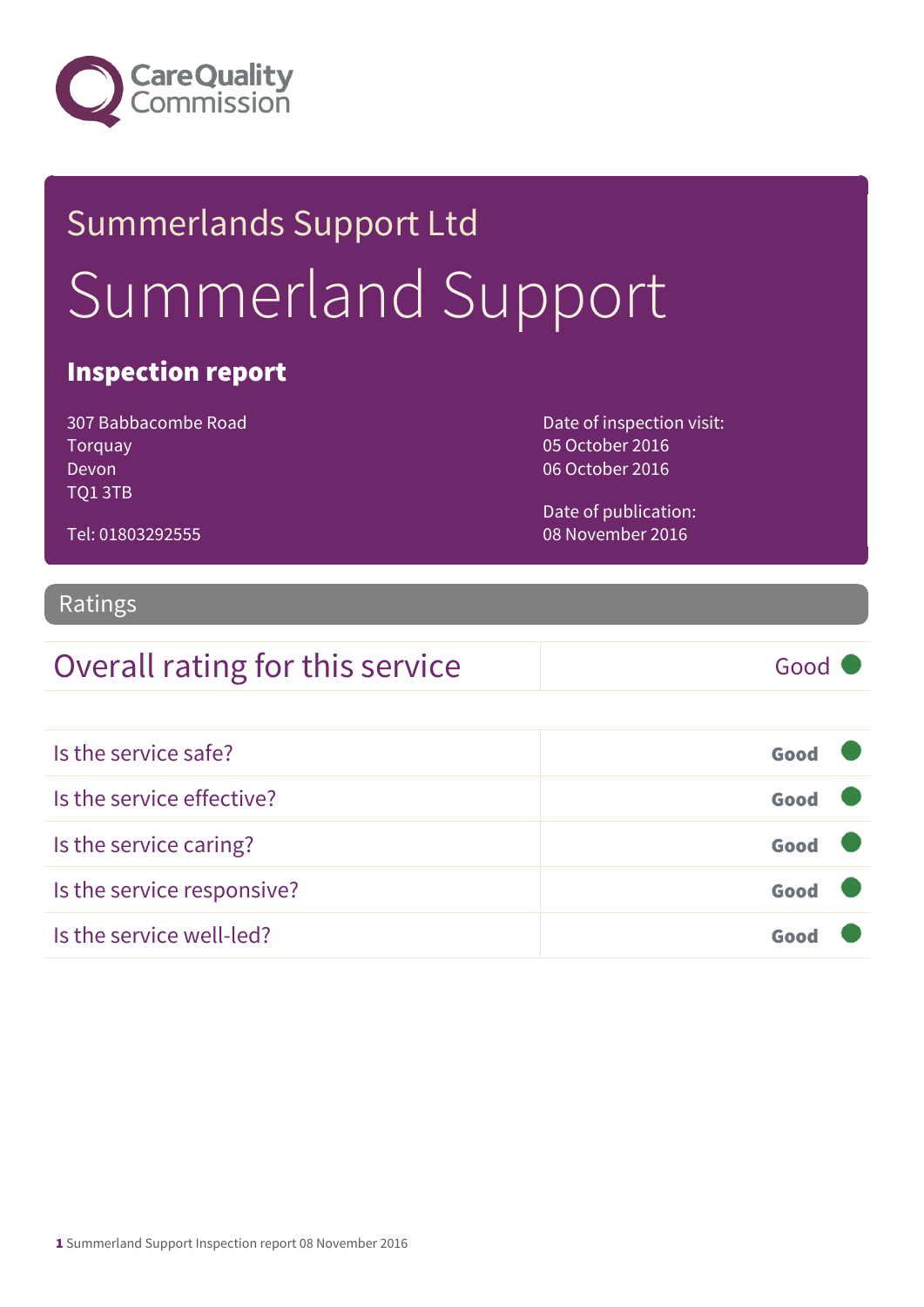#### Overall summary

Summerland Support provides support to people with learning disabilities. The support is provided to people who live as tenants in five properties owned by Summerland Support Limited, under a Supported Living scheme. A supported living scheme is one where people live in their own home and receive care and support in order to promote their independence. At the time of our inspection the service provided support to 27 people living in their own homes. However, only six people required support to meet their personal care needs. Therefore we only looked at the care and support received by those people. Summerland Support provides other services which help people to live independently, such as assistance with shopping and enabling people undertake activities in the community.

This inspection took place on 5 and 6 October 2016. The provider was given 48 hours' notice that the inspection would be taking place. This was because the location provides a supported living service to people who are often out during the day; we needed to be sure that someone would be in.

The service was last inspected on 22 July 2013, when it was compliant with the regulations relevant at that time.

A registered manager was employed at the service. A registered manager is a person who has registered with the Care Quality Commission to manage the service. Like registered providers, they are 'registered persons'. Registered persons have legal responsibility for meeting the requirements in the Health and Social Care Act 2008 and associated Regulations about how the service is run.

Kind and caring staff ensured people received support that was responsive to their needs and as set out on their support plans. Staff ensured people's privacy and dignity was respected. Staff knew the people they supported well and ensured their preferences were met. People attended day services; local community groups and regularly went on holidays. People had recently returned from a holiday in Majorca. We saw photographs of everyone enjoying themselves.

Relatives were complimentary about the support provided by staff. One relative told us they could not "praise staff highly enough. They are wonderful".

People's support plans described how staff were to support people. They gave staff directions on how to manage any behaviours that may place the person or others at risk. Any risks to people were identified and plans put in place to minimise the risks.

People were supported to make choices in all aspects of their lives. One person told us how they had been supported to obtain paid employment. People and their relatives were involved in making decisions about the support provided by staff. One relative told us they were always invited to discuss their relations support plan and said "It's (support planning) a team event for [person's] benefit". People were supported to maintain a healthy balanced diet. They were supported to plan, shop for and prepare their meals. Staff ensured people's health care needs were addressed. People were supported to attend healthcare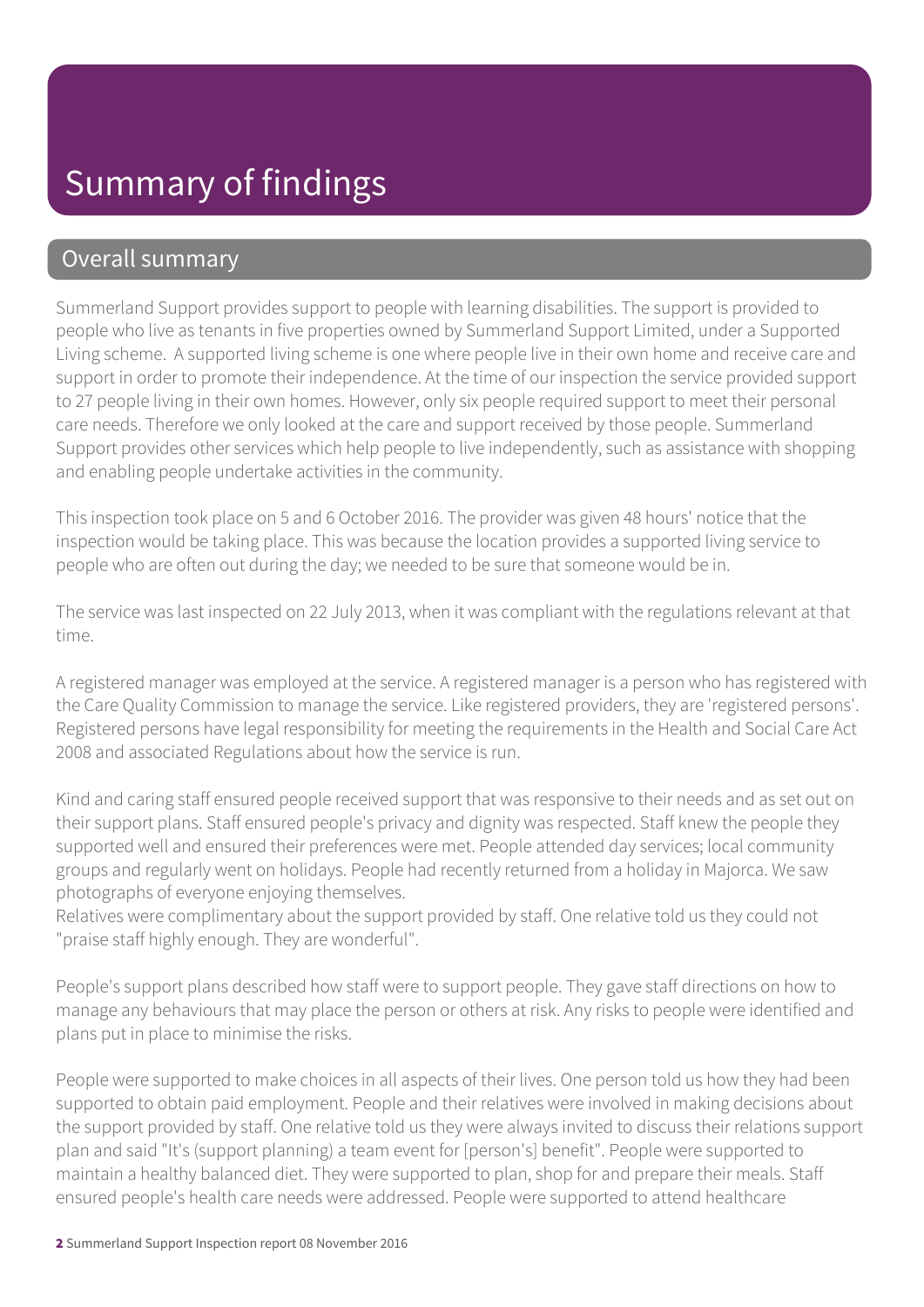appointments when necessary.

People were supported to attend a variety of events outside of their homes. People attended regular day service placements, colleges and paid employment as well as social activities such as the cinema, karaoke and discos.

Following the inspection we received emails from three social and healthcare professionals who told us how well people were supported by staff. One GP wrote 'They (people) all attend their planned GP appointments with support workers who are professional and caring. I often have correspondence with the Manager as/when they have any health concerns about [people]. I do not have any concerns about the quality of support provided'. People were supported to take their medicines at the times they were prescribed.

People were protected from the risks of abuse. Staff knew how to recognise and report abuse both within the service and to outside agencies. Thorough recruitment procedures ensured the risks of employing unsuitable staff were minimised. People's human rights were upheld because staff displayed a good understanding of the principles of the Mental Capacity Act 2005. Staff told us they would always respect people's decisions even if they disagreed with them. One staff member told us "Everyone has the right to make an unwise decision".

Staff received training that helped them meet people's needs. This included first aid and supporting people living with dementia. New staff received a thorough induction. Staff received regular supervision to support them in their role. Staff told us the registered manager was very supportive and approachable.

There were effective quality assurance systems in place to monitor care. Regular audits were undertaken to ensure the quality of care was maintained. The registered manager ensured their knowledge was kept up to date by attending forums and receiving monthly updates from care organisations.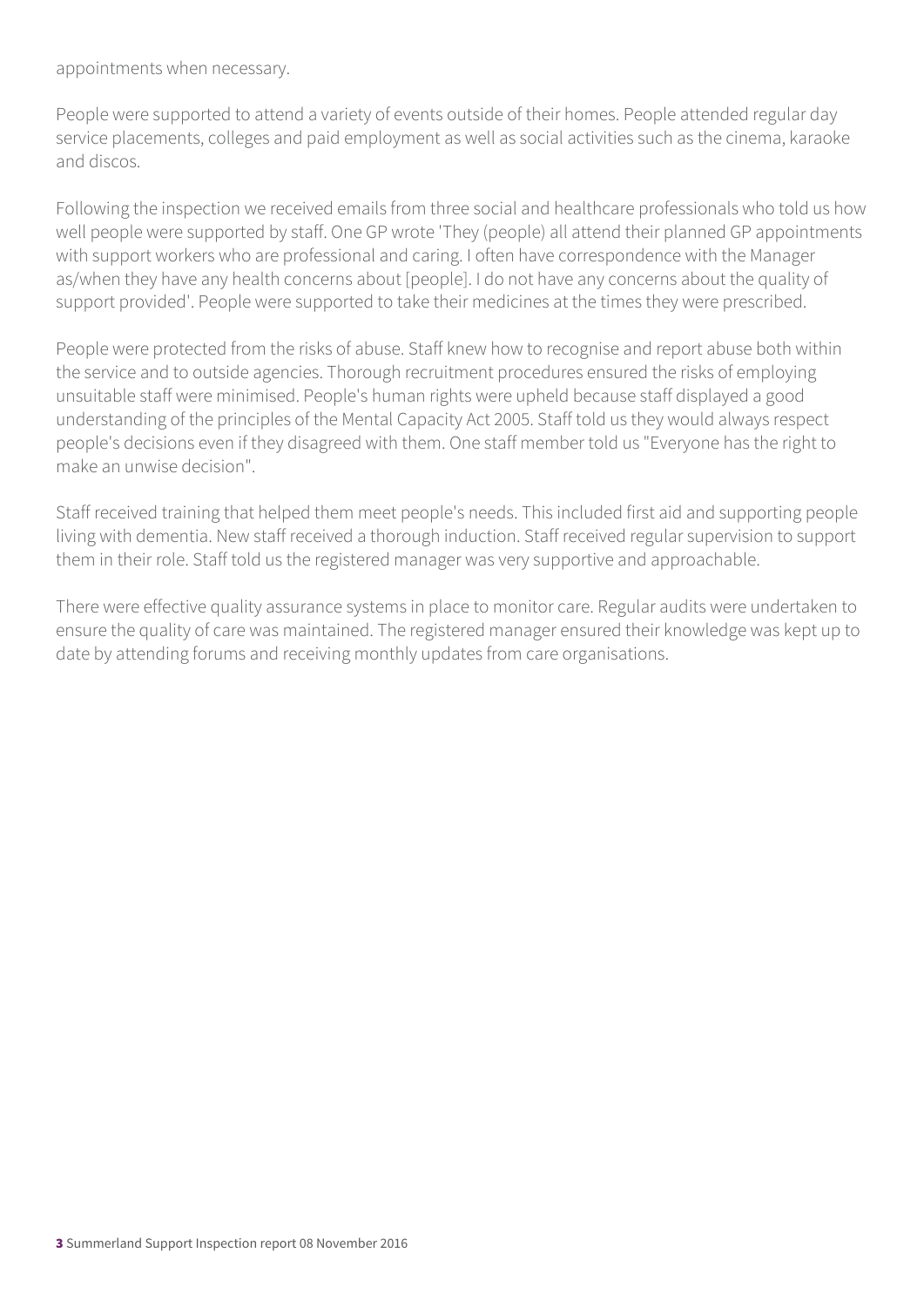#### The five questions we ask about services and what we found

We always ask the following five questions of services.

| Is the service safe?                                                                                                                                              |      |
|-------------------------------------------------------------------------------------------------------------------------------------------------------------------|------|
| The service was safe.                                                                                                                                             |      |
| Risks to people's safety and well-being were identified.<br>Management plans provided guidance for staff on how to reduce<br>risks.                               |      |
| People were supported to manage their medicines safely.                                                                                                           |      |
| Recruitment practices were thorough.                                                                                                                              |      |
| Is the service effective?                                                                                                                                         | Good |
| The service was effective.                                                                                                                                        |      |
| People made decisions about how they wished to be supported.                                                                                                      |      |
| People's legal rights under the Mental Capacity Act 2005 were<br>protected and any decisions made on behalf of people were in<br>their best interests.            |      |
| People received support from staff that were trained and<br>knowledgeable about people's needs.                                                                   |      |
| People were supported to maintain good health and had access<br>to healthcare or other specialist services, such as an<br>occupational therapist, where required. |      |
| Is the service caring?                                                                                                                                            | Good |
| The service was caring.                                                                                                                                           |      |
| People's privacy and dignity was respected.                                                                                                                       |      |
| People were supported by kind and caring staff.                                                                                                                   |      |
| People and their relatives were supported to be involved in<br>making decisions about their care.                                                                 |      |
| Is the service responsive?                                                                                                                                        | Good |
| The service was responsive.                                                                                                                                       |      |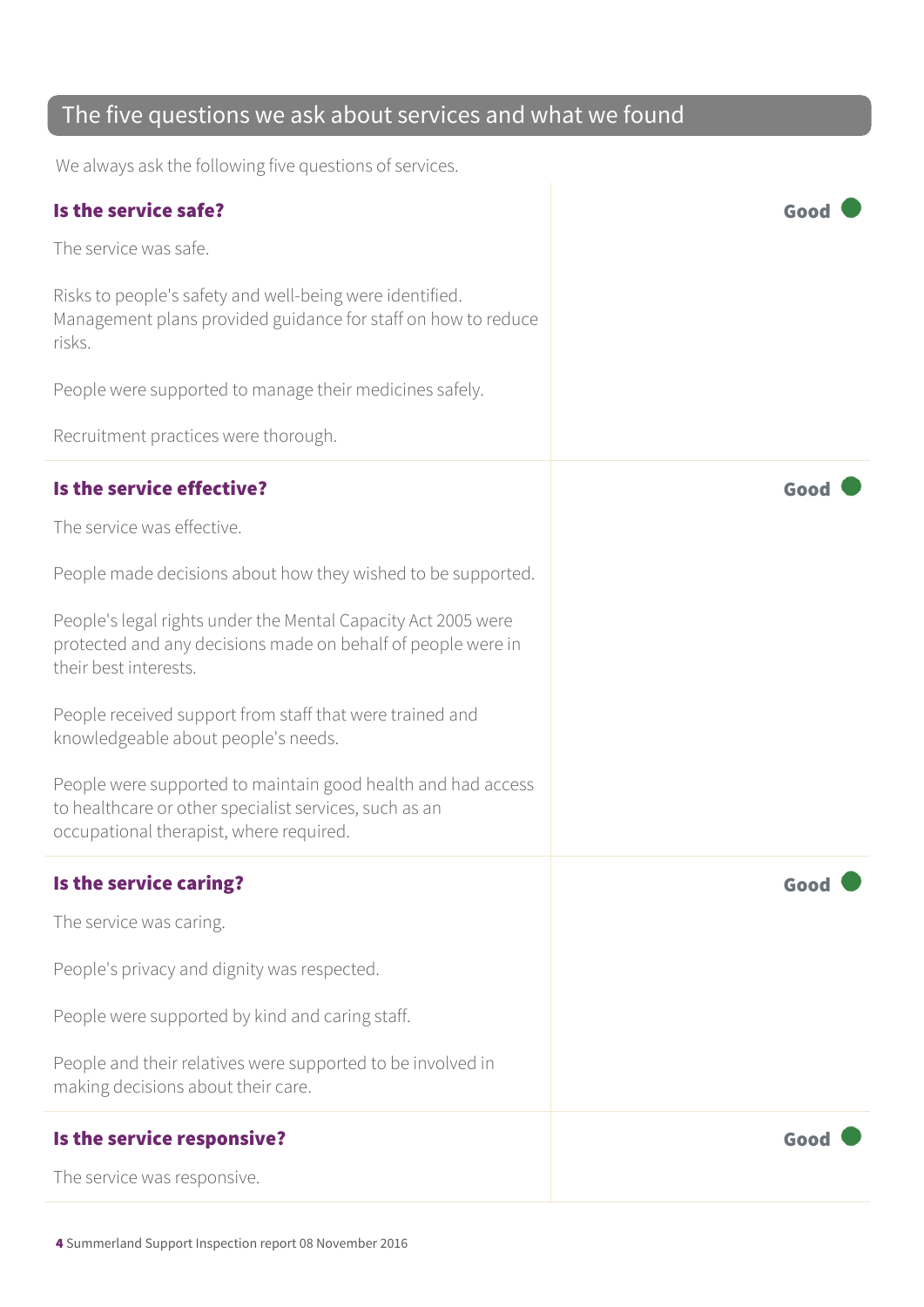| People's support needs were identified in their support plans<br>that were reviewed regularly.                                 |      |
|--------------------------------------------------------------------------------------------------------------------------------|------|
| Staff were aware of people's support needs and ensured people<br>received the support they needed.                             |      |
| There were many opportunities for people to get out and about.                                                                 |      |
| People and their relatives were confident that if they raised<br>concerns these would be dealt with by the registered manager. |      |
|                                                                                                                                |      |
|                                                                                                                                | Good |
| Is the service well-led?<br>The service was well led.                                                                          |      |
| The management was open and approachable. People and staff<br>felt well supported.                                             |      |
| There were effective systems in place to monitor the support<br>being provided.                                                |      |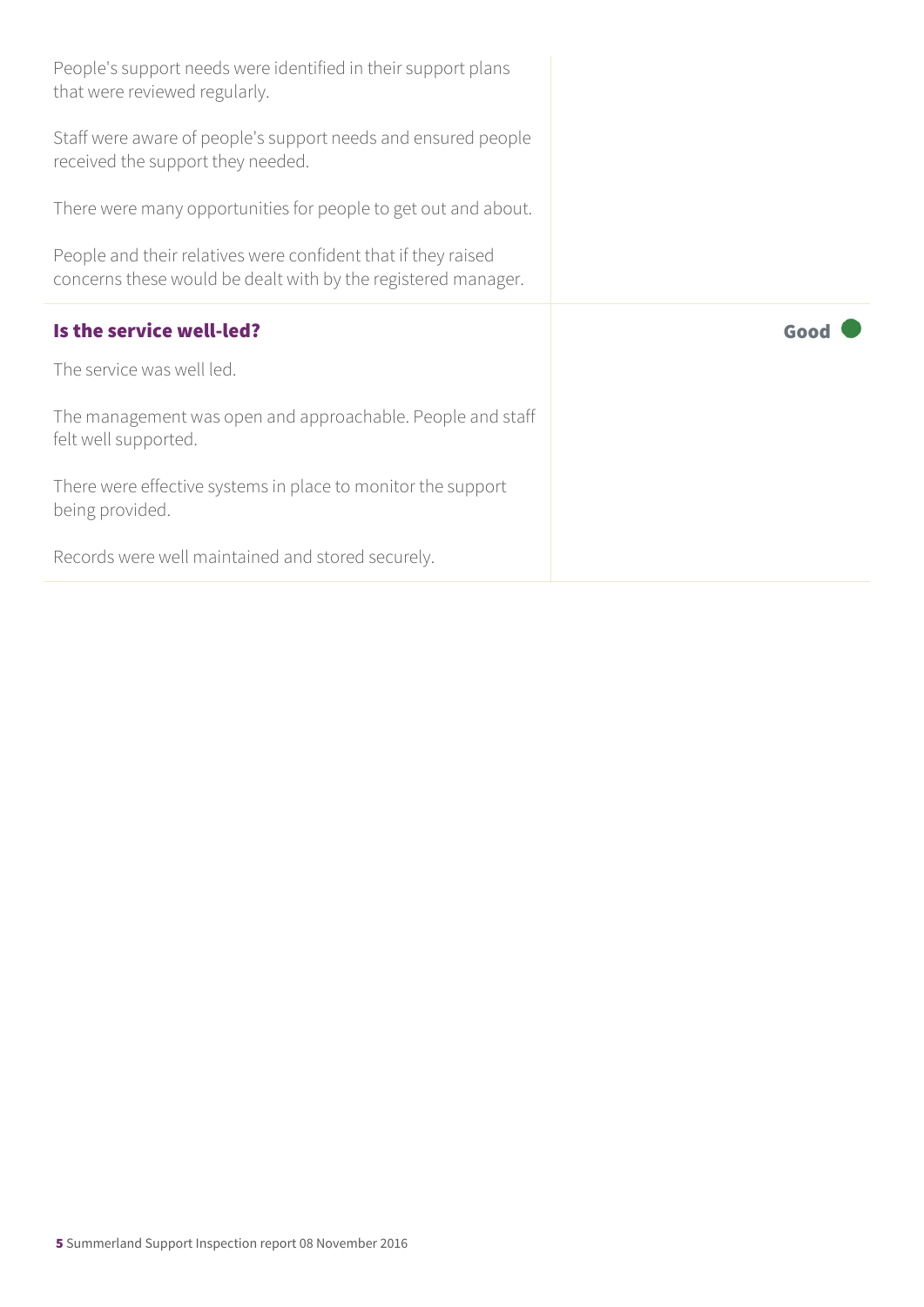

# Summerland Support Detailed findings

# Background to this inspection

We carried out this inspection under Section 60 of the Health and Social Care Act 2008 as part of our regulatory functions. This inspection was planned to check whether the provider was meeting the legal requirements and regulations associated with the Health and Social Care Act 2008, to look at the overall quality of the service, and to provide a rating for the service under the Care Act 2014.

This inspection took place on 5 and 6 October 2016 and was announced. The provider was given 48 hours' notice because the location provides a supported living service to people who are often out during the day; we needed to be sure that someone would be in.

One Adult Social Care inspector carried out the inspection.

Prior to the inspection the registered manager had completed a Provider Information Return (PIR). This is a form that asked the provider to give some key information about the service, what the service does well and improvements they plan to make. Before the inspection we also gathered and reviewed information we held about the registered provider. This included information from previous inspections and notifications (about events and incidents in the home) sent to us by the provider.

On the first day of the inspection we visited the service's office to review documentation relating to people's care and support needs, staff recruitment and training and how the service ensured the safety and quality of the support provided to people. We also met with the registered manager and head of care. During the second day of our inspection we visited three houses and spoke with seven people living in their own home. We also spoke with five members of support staff, the registered manager and head of care.

We looked at a number of records including three people's care records, the provider's quality assurance system, accident and incident reports, three staff files, records relating to medicine administration, complaints and staffing rotas.

Following the inspection we spoke with four relatives over the telephone and received emails from three health and social care professionals.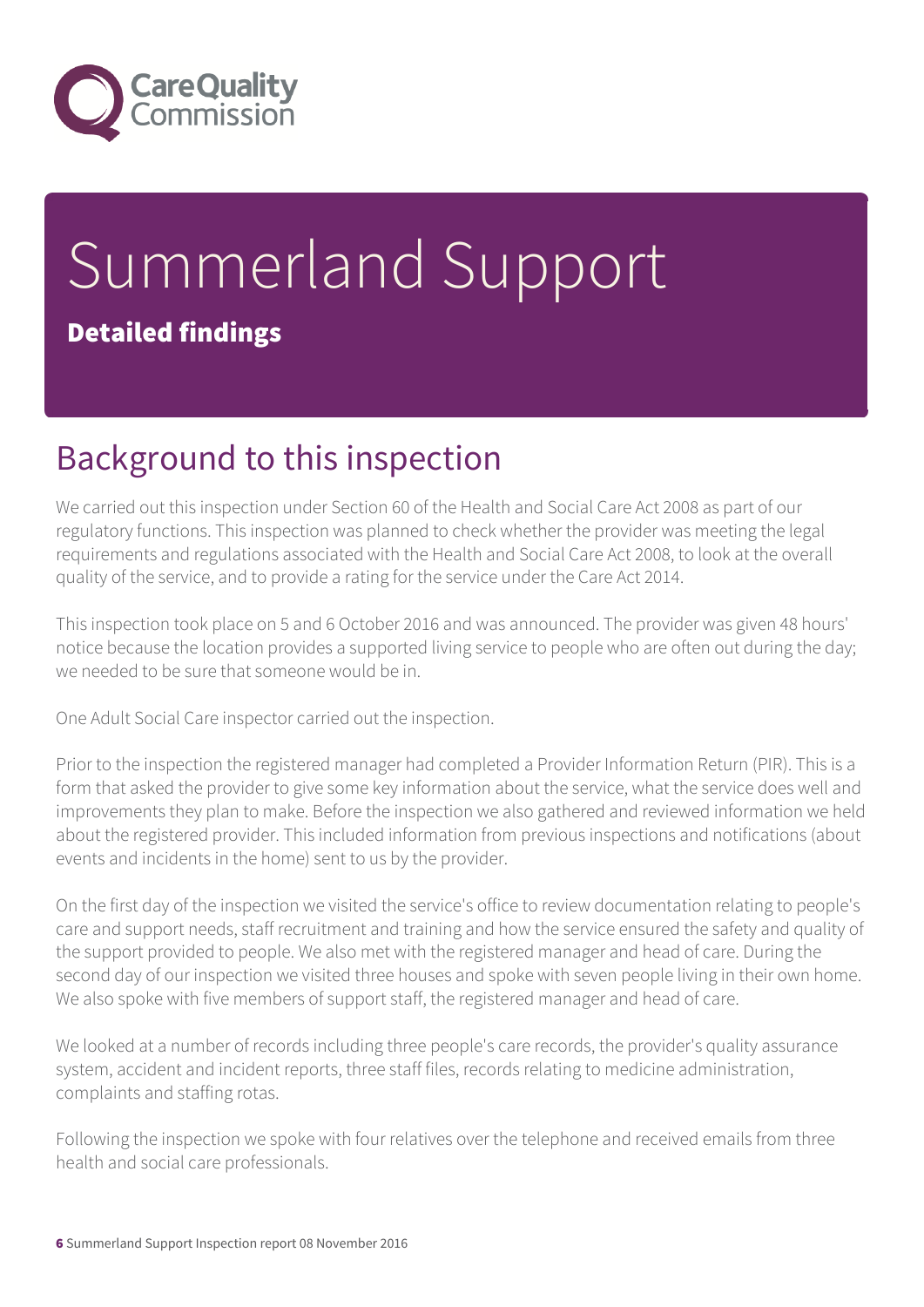### Is the service safe?

# Our findings

People told us they liked their homes and where they lived and felt safe there. We saw people approaching staff with confidence and accepting appropriate prompts from the staff indicating they felt safe in their presence. One person told us their home was "A safe place to live".

Risks associated with people's needs, such as epilepsy or behaviours that may be challenging to others, were identified and management plans developed to ensure their support staff knew how to support them safely and minimise any risks.

Guidance was clear about how to deal with situations which may place people at risk. The circumstances and triggers which may lead people being placed at risk were described. This enabled staff, where possible, to prevent these triggers from occurring. For example, one person's support plan identified they needed a low sugar diet, but could become distressed if they could not have sweets and cakes. Staff were guided on how to come to a compromise with the person so they did not put themselves at risk by eating too many sweet things.

Staff were given very clear information about their responsibilities to protect people from avoidable harm, such as when bathing. For example, one person's risk management plan said 'Staff to make sure there is always a slip mat in the bath before I get in as I am at risk of falling or slipping'.

These risk assessments and management plans were used to support people to develop their independent living skills and become involved in leisure and educational activities to enable them to enjoy a more fulfilling life. For example, people were supported to prepare meals for themselves, use public transport and attend community events. We saw one person helping staff prepare a meal.

Should someone have an accident or display potentially harmful behaviours, these were clearly recorded. Records showed these events were reviewed to identify how the accident or behavioural incident came about and whether it could have been avoided. Risk assessments were reviewed at the time of the accident/incident and changes made, if necessary, to reduce the risk of a repeat.

People's homes were well maintained and people had the adaptations and equipment they needed to promote their independence. People's risks assessments looked at minimising any risks associated with the environment. For example, hand rails had been fitted outside the front door to help people with poor mobility manage the steps.

There were robust recruitment systems in place. This protected people from the risks associated with employing staff who may be unsuitable to work in care. Staff were checked to ensure they were suitable to work at the service. These checks included seeking references from previous employers and checking with the Disclosure and Barring Service (DBS.) The DBS checks people's criminal history and their suitability to work with vulnerable people. However, the registered manager did not always obtain a full employment history from applicants. This meant they could not discuss any gaps in the applicants work history. The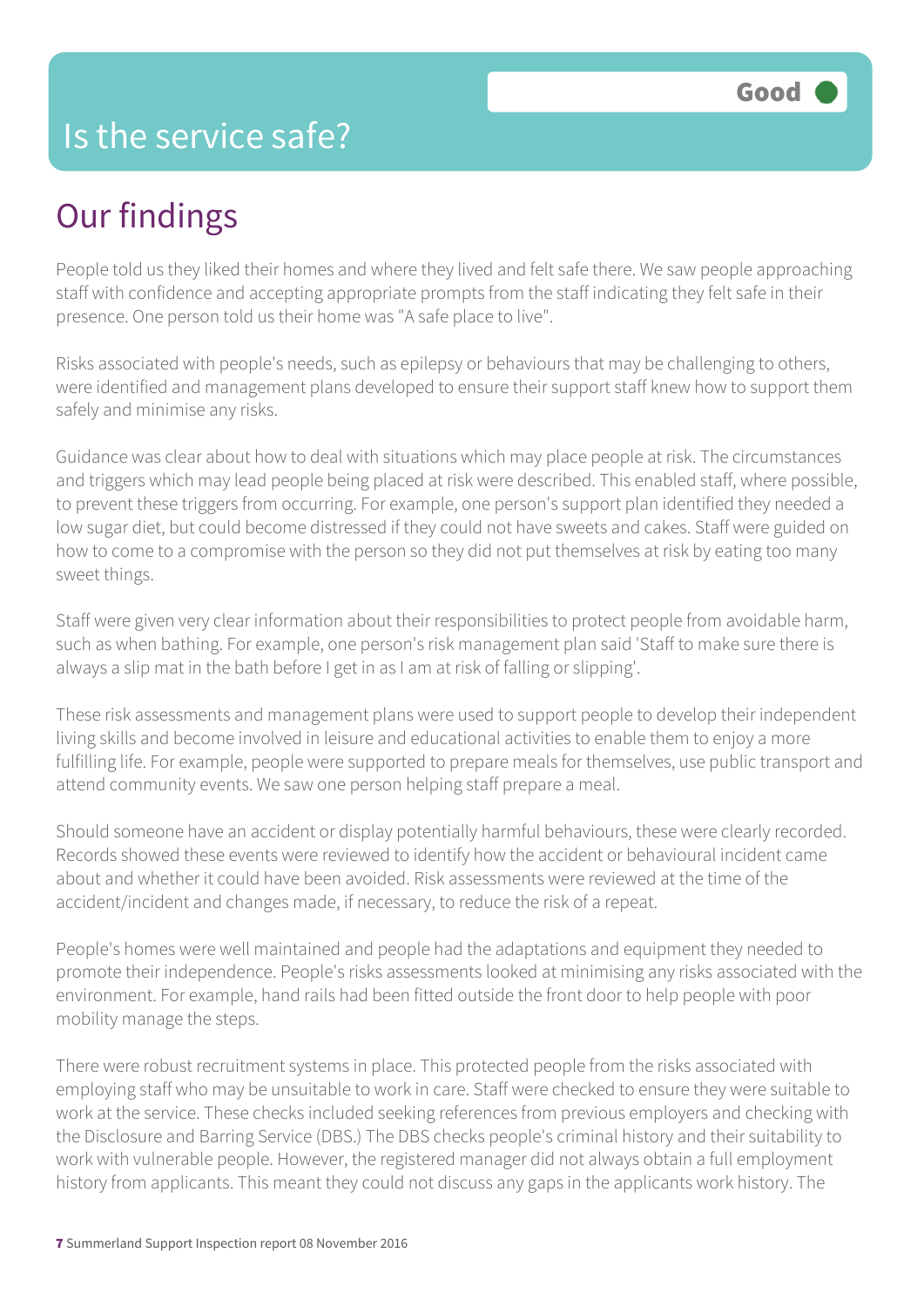registered manager agreed that they would obtain full employment details from any new applicants.

Staff had received training in safeguarding people and told us what they would do if they suspected anyone was at risk of abuse. Staff understood the signs of abuse, and how to report concerns within the service and to other agencies. Safeguarding policies and procedures were in place and staff told us they felt confident the registered manager would respond and take appropriate action if they raised concerns. People were regularly reminded about what might place them at risk, such as 'stranger danger' and how to avoid this, such as not letting strangers into their home. During the inspection the registered manager was working to help one person who was at risk of financial exploitation from people they knew.

Some of the people supported by the service required help from staff 24 hours a day. We discussed with the registered manager how they ensured people were appropriately supported should a member of their team be absent. They told us they, and the head of care often worked to support people at these times. The service did not use agency staff who would not know people.

People told us how their medicines were managed. They were protected against the risks associated with medicines because appropriate arrangements were in place to manage medicine ordering, storage and administration. Support plans described each person's medicine and the reason it was prescribed. Instructions to staff identified important information about the medicine's administration, such as whether the medicine had to be given at a certain time. Where able, and risk assessed as safe, people were involved in administering their own medicines. For example, one person's plan stated 'I am able to take my medication myself with occasional prompting from staff but if I am unfocused my support staff need to administer my medication to me'.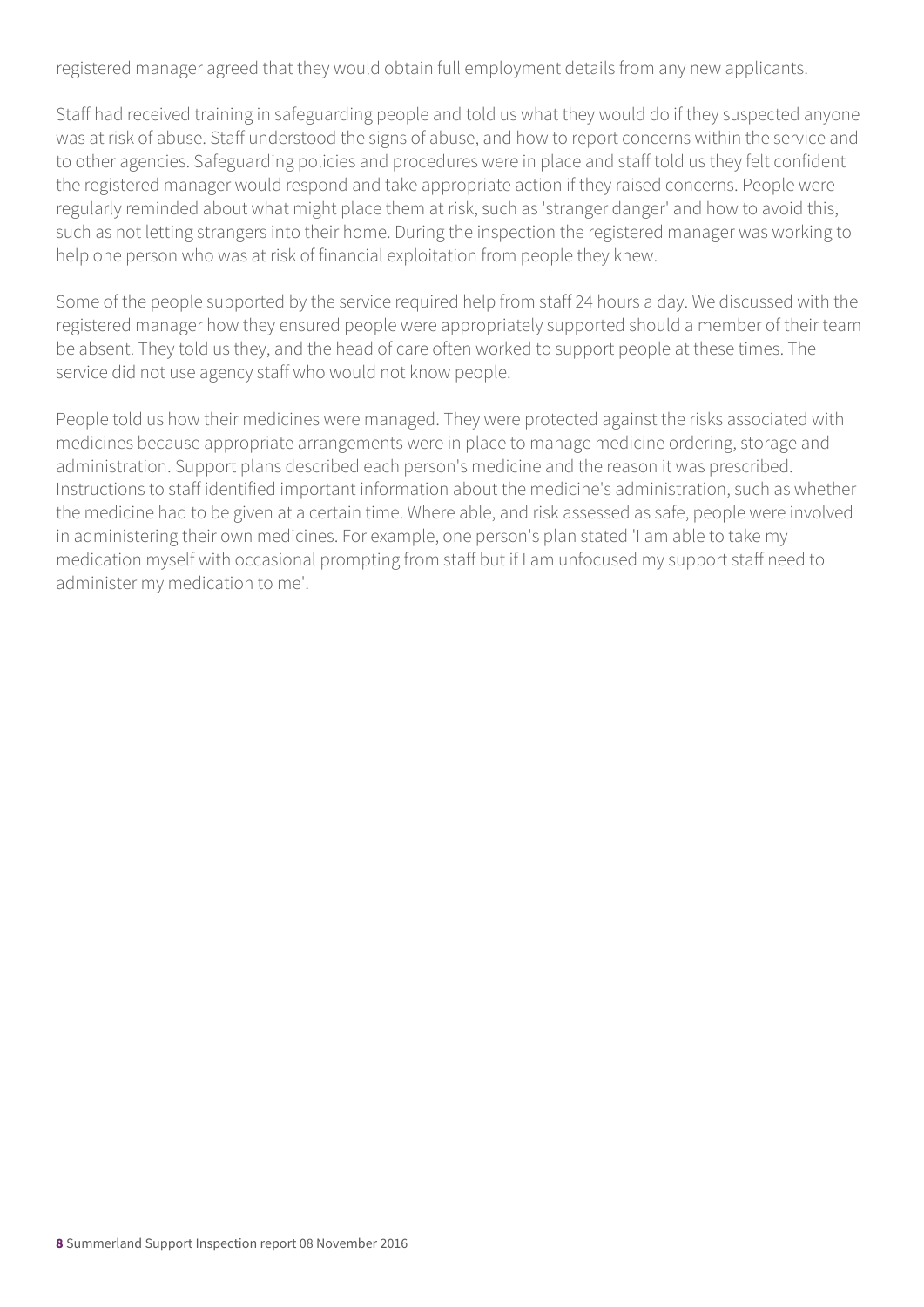## Is the service effective?

# Our findings

People being supported by Summerland Support had a variety of needs. Including those relating to learning disabilities, Autism and Down's Syndrome. Some people were older and had some physical care needs. People received support from staff that knew them well. Some staff had supported the same people for several years.

There was a comprehensive staff training programme in place and a system to indicate when updates were needed. Staff had received training in a range of subjects including record keeping, health and safety and equality and diversity. Some staff had also received more specific training to help them meet people's needs such as supporting people living with dementia and supporting people with epilepsy. Training was provided either in face to face sessions or by e-learning.

There was an effective system in place to ensure staff were putting their learning into action and remained competent to do their job. Staff records showed they received regular supervision and yearly appraisals. Staff received individual supervision sessions when they were able to discuss all aspects of their role and professional development. During supervision, staff had the opportunity to sit down in a one to one session with the registered manager or head of care to talk about their job role and discuss any issues. The registered manager told us they, and the head of care often worked alongside care staff in order to ensure staff remained competent to do their job.

One newly appointed staff member told us they had undertaken a detailed induction programme. They said they had not worked on their own with people until they had completed several 'shadow shifts'. Newly appointed staff were completing the Skills for Care, Care Certificate framework. The Care Certificate is an identified set of standards used by the care industry to ensure staff provide compassionate, safe and high quality care and support.

Staff had received training in, and had an awareness, of the Mental Capacity Act 2005 (MCA).The MCA provides the legal framework to assess people's capacity to make certain decisions, at a certain time. When people are assessed as not having the capacity to make a decision, a best interests decision is made involving people who know the person well and other professionals, where relevant. We saw a best interests meeting had been arranged for one person due to a need to lock kitchen cupboards. We saw that relevant people had been consulted and it was found to be in the person's best interests for the kitchen cupboards to be locked.

We saw people's involvement in decisions about how and by whom they wished to be supported documented in their support files. Each person's support plan stated 'This is my support plan and this is how I would like to be supported. I can change anything within this support plan whenever I like and that it will be reviewed regularly'. People told us they were involved in making decisions about their care. Staff told us they would always respect people's decisions even if they disagreed with them. One staff member told us "Everyone has the right to make an unwise decision".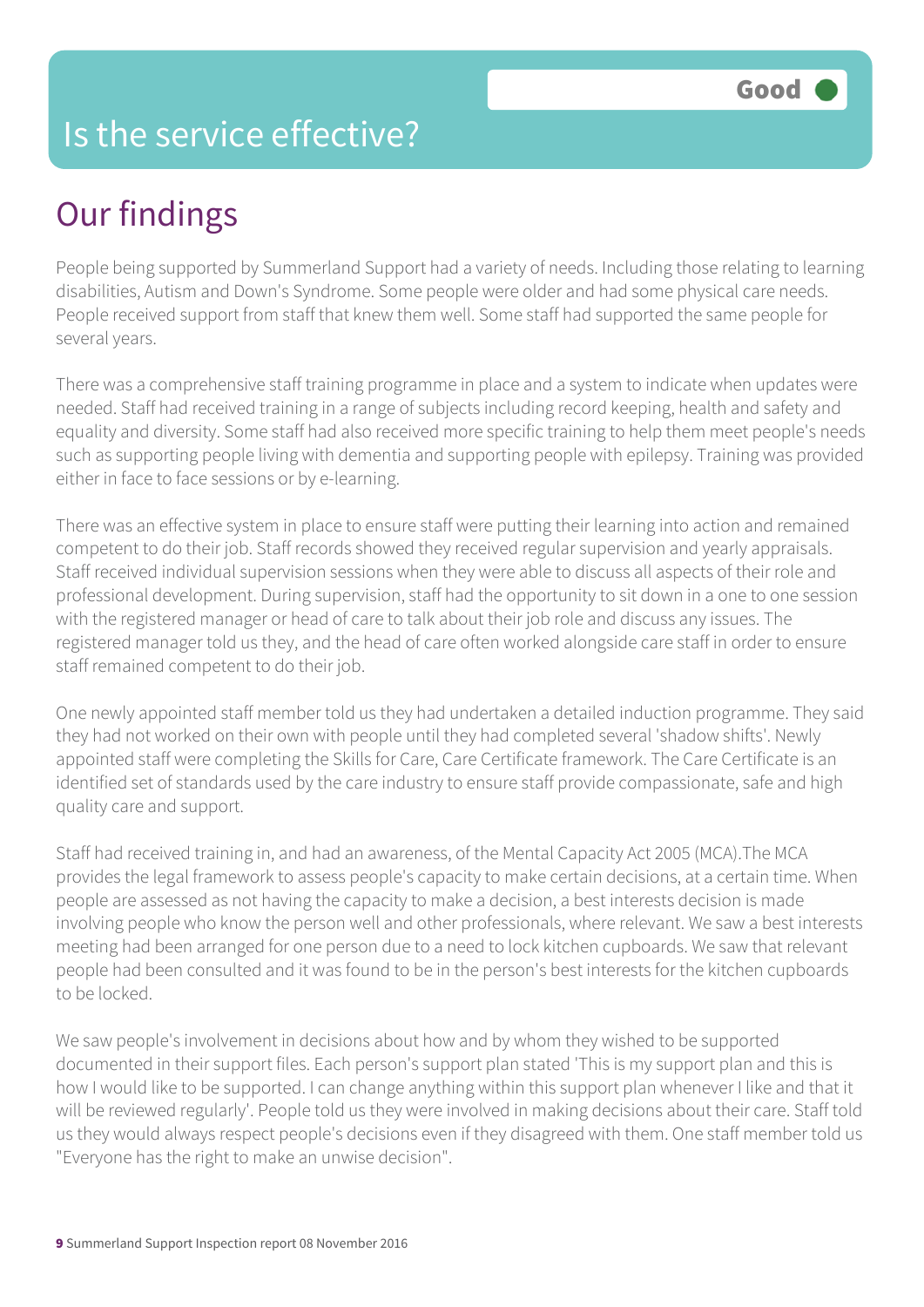People were supported to maintain good health and had access to healthcare services where required. Records showed people had seen their GP for an annual health check. The GP that attended the majority of people being supported by Summerland Support wrote in an email 'They (people) all attend their planned GP appointments with support workers who are professional and caring. I often have correspondence with the Manager as/when they have any health concerns about [people]. I do not have any concerns about the quality of support provided'. People also received healthcare support from dentists and opticians.

People were supported to maintain a balanced diet. Support plans were in place to identify assistance required in this area. One person's plan gave instructions to staff on how to support one person maintain a low sugar diet. Another person's plan stated 'I also have created a scrap book of healthy food choices so I can choose what I like but still eat healthy'. Staff knew people's food preferences and encouraged people to make their own choices for drinks and meals. People were involved in menu planning and they chose what they wanted to eat and drink. People were supported to shop for and prepare their own meals. We saw one person being supported to make a snack following their return from their day services visit.

People's homes were well maintained and people had the adaptations and equipment they needed to meet their needs. People were clearly proud of their homes and were keen to show us their bedrooms. One relative told us that furniture was replaced and their relation's bedroom decorated frequently.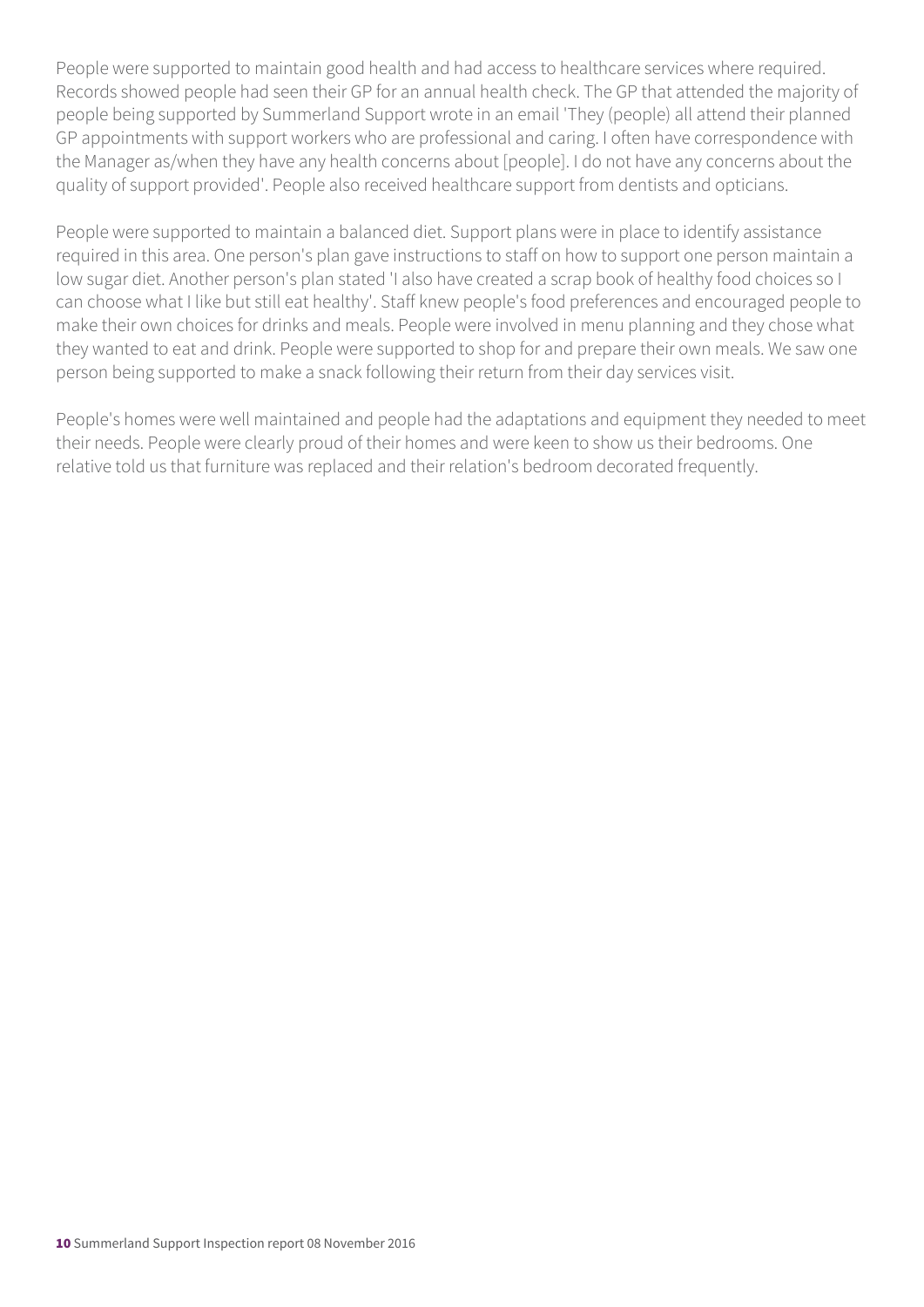# Our findings

Staff at Summerland Support treated people with respect and kindness. Staff were seen supporting people in an easy, unrushed and pleasant manner. We heard staff communicating well with people, listening giving them their full attention and talking in a pleasant manner. When addressing people staff used people's preferred names and appropriate language. We saw that people responded well to staff, speaking, smiling and laughing with them. There was much fun, laughter, appropriate banter and hugs between staff and the people they supported. Staff spoke positively about the people they supported. One staff member told us it was important to "Look beyond their disabilities". Another staff member told us they liked helping everyone which made them feel they had "achieved something" and "made a difference".

We saw that people were relaxed and happy in staffs' presence. Staff carried out their duties in a caring and enthusiastic way. Staff were observed to be kind and patient, and all the interactions we saw between people and staff were positive. People and their relatives told us about the relationships that had been formed. One relative told us that when they took their relation out, they sometimes worried that they might not be going back to the service, as they loved living there so much. They went on to say they could not "praise staff highly enough. They are wonderful".

Support plans were personalised and contained a range of formats including symbols, pictures and words to help the person understand their plan. People confirmed they had been involved in developing support plans, and showed us the copies they kept in their home. One person told us their support plan had been completed in a format they could understand. They said the 'easy read' information that was provided, "really helped a lot". One relative told us they were always invited to discuss their relations support plan and said "It's (support planning) a team event for [person's] benefit".

Staff maintained people's privacy and dignity. Care and support plans contained information about how to respect people's privacy. For example, one person's support plan identified that staff must respect their privacy and dignity at all times and especially when helping them with personal care. When staff discussed people's support needs with us they did so in a respectful and compassionate way and were careful to maintain confidentiality.

Staff told us they supported people to be as independent as possible. They recognised that being able to do something, such as making a drink or a meal, gave the person a sense of achievement and self-worth. One person told us how they had been supported to find paid employment.

People were supported to access an advocate if they needed someone to speak to outside of their support team or family. An advocate is a person who represents and works with a person who may need support and encouragement to exercise their rights and to ensure that their rights are upheld. One advocate wrote in an email 'I have always found it (support) to be of a high quality. I cannot remember any one of my clients ever complaining about the level of support offered. In many cases they have expressed gratitude for the efforts made on their behalf'.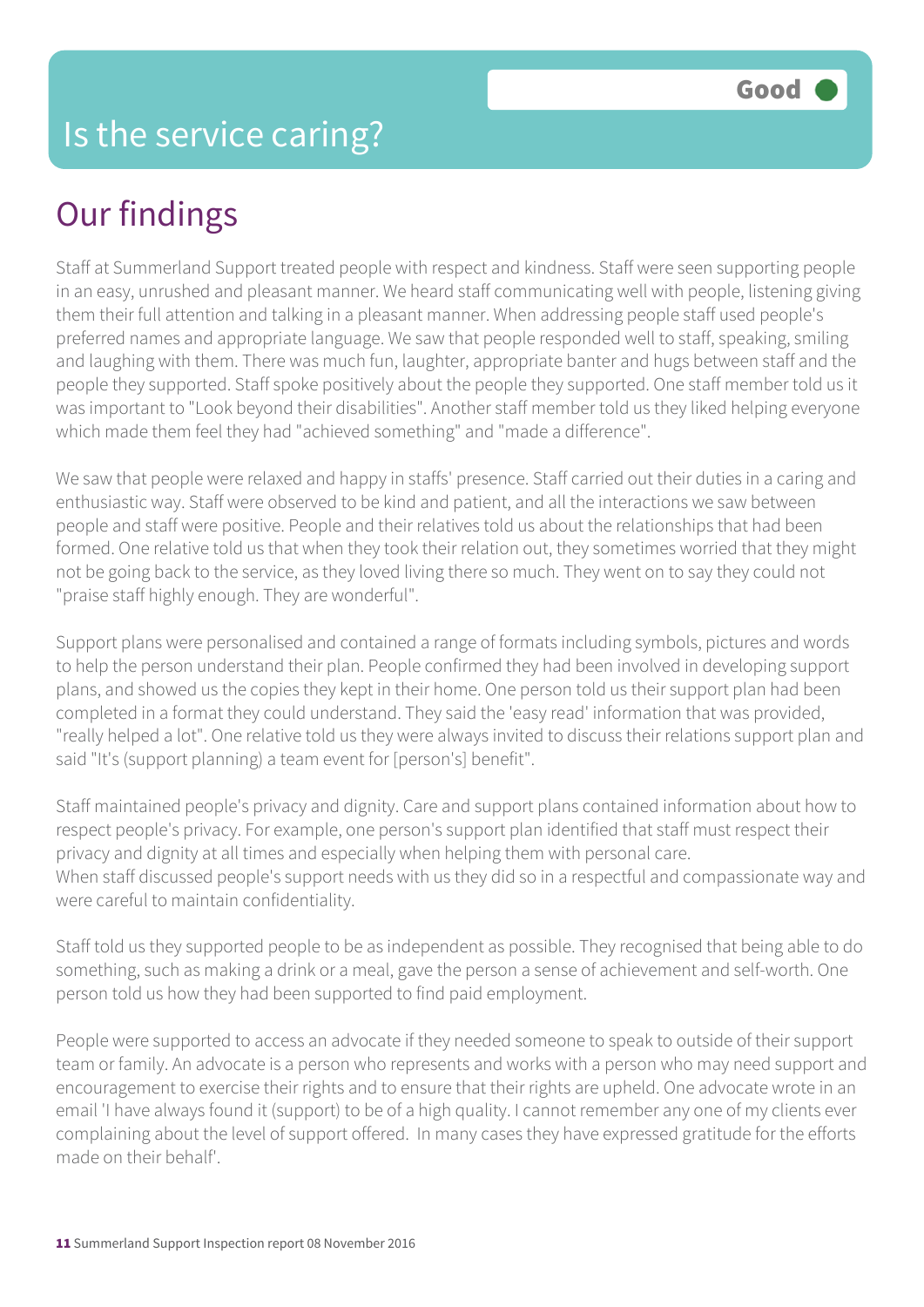We saw that the registered manager and head of care had been anonymously nominated for a local radio station's 'care awards'. The registered manager said that although they had not won an award they were proud to have been nominated. Positive comments about the support provided by staff were received in a recent 'family and friends questionnaire'. One comment was 'Individual staff members should be praised for commitment to their jobs'.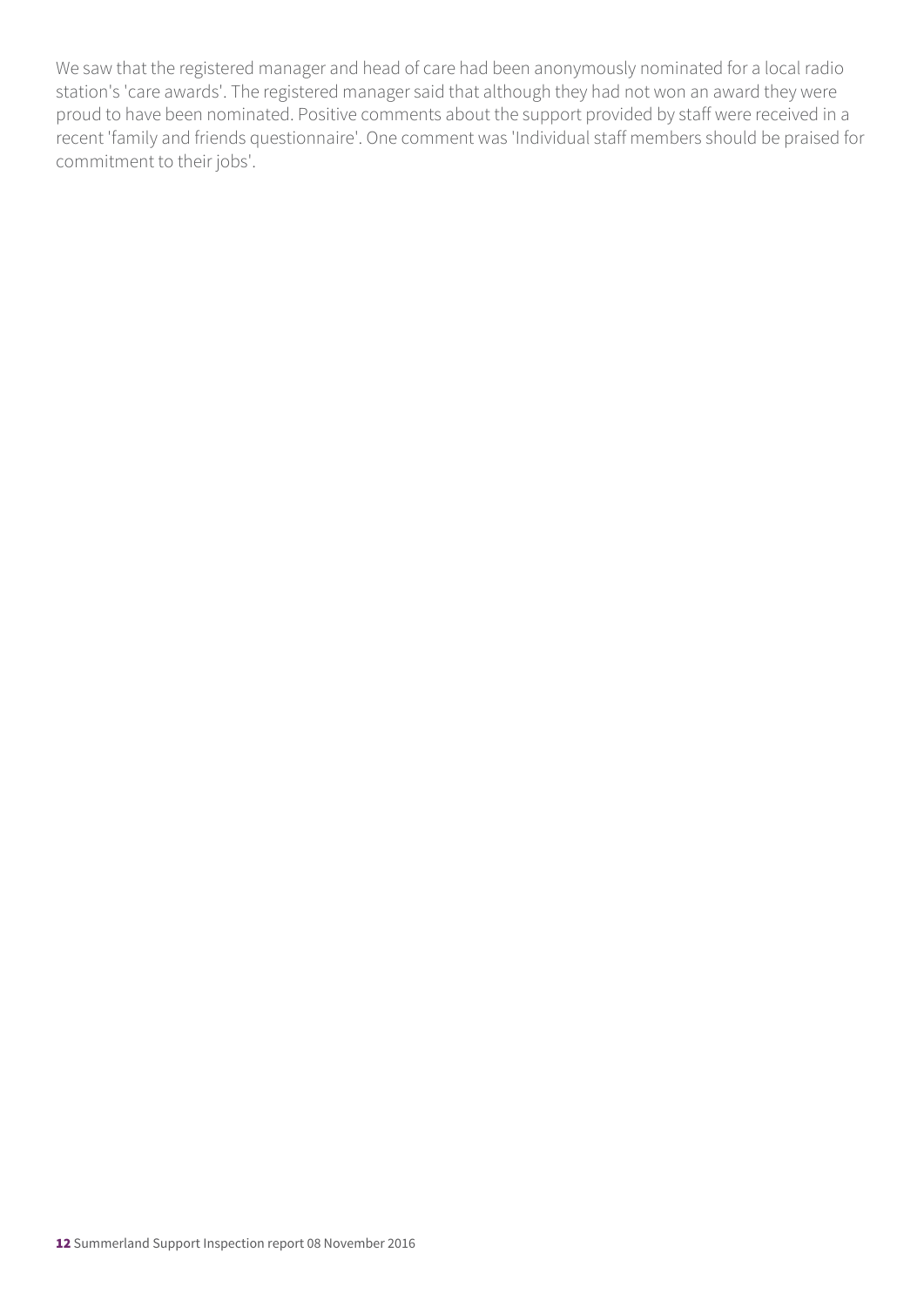## Is the service responsive?

# Our findings

People received individualised support from staff who knew them well. People told us they received the support and guidance they needed to live successfully in their own home. This was supported by the relatives we spoke with who praised the support provided by the staff. One relative told us their relation "has come on leaps and bounds" since receiving support from the service.

Following the inspection we received an email from a health care professional who had worked with one person. They wrote 'At the time of my involvement the team worked very hard to support an extremely complex situation. Particular individual staff members were very good and I expect often would go above and beyond their roles to support [person]'. Staff we spoke with told us about the different areas of support people needed. For example, some people needed help with their personal care, while others needed support with managing their finances.

Before a person started to use the service, staff obtained as much information as possible. This information was then used to identify the support the person needed. The amount of support available was determined by the budget set by those who were commissioning the service, usually the local authority. The support the person needed and the budget available were then used to develop the person's support plan. The support plans we saw contained details of any support needed with personal care as well as support that may be needed to attend day services or activities. For example, one person's plan indicated they needed support with bathing and getting to their day care placement. Their support plan also indicated they liked an occasional 'pyjama day'. We saw staff supporting them with this on the day we visited the house. Staff had rearranged a planned shopping trip to fit in with the person's choice.

Some people supported by Summerland Support could at times display behaviours that may place either themselves or others at risk of harm. Support plans were detailed about these behaviours and staff were guided on how to reduce the risk of a situation escalating. Staff were guided to recognise early signs of people's distress and how to support people during these times. For example, one person's plan gave information about how to identify and reduce a person's distress by offering distractions and compromises.

People were supported to set achievable goals. One person told us how the service had supported them to set their goals to obtain paid work. They told us their support plan had been prepared using a format that helped them understand what it contained. The person told us "They [service] have improved me since I moved here…when I came here I was very shy".

Seven people had been supported to complete a first aid course where they had learnt how to place a person in the recovery position and to stop bleeding. All seven people had passed the course and had obtained a certificate.

Records of daily events were recorded either by the person, or with their involvement. We saw these records were detailed to allow staff and relatives, where appropriate, to know what each person had done during the day. To aid communication between support staff and staff at day service placements, some people had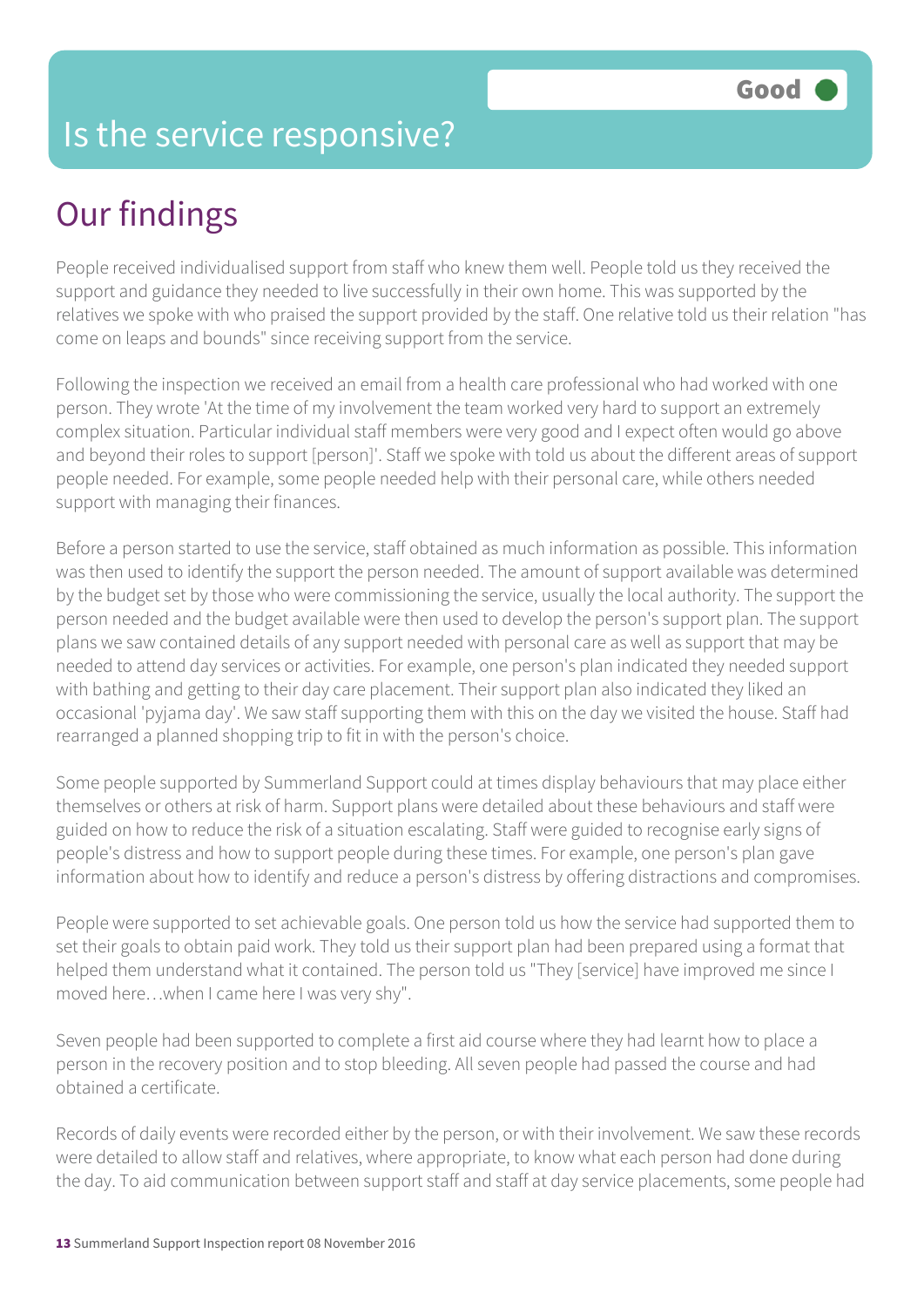a diary that was taken between home and day services.

People were supported to attend a variety of events outside of their homes. During the inspection plans were being made for a member of staff to meet a person at 9pm on Saturday night to support them on a karaoke evening. People attended regular day service placements, colleges and paid employment as well as social activities such as the cinema and discos. People were supported to go on holiday each year and a group of people and support staff had just returned from a holiday in Majorca. People told us they had a wonderful time and we saw the photographs that confirmed this. One person had wanted to go on holiday but was afraid of flying. The service arranged a short flight to London for the person, to see how they liked it. The person did like flying and went on holiday to Majorca.

Regular house meetings were held to identify any areas of dissatisfaction. People were encouraged to find their own solutions to issues raised. For example, people were leaving washing in the machine so others could not use it. As a solution a rota was developed so people had allotted days to do their washing, and this was working well. People in another house had decided that people could not 'vape' (a smoking substitute) inside the house.

A seasonal newsletter was produced for people to let them know what had been happening and any forthcoming events. We saw a copy of the Autumn newsletter that contained information on the holiday to Majorca, recent additions to staff and people being supported by the service. There was also information about the achievements of one person who had won several awards for helping others and learning new skills. Forthcoming events included a visit to the pantomime, a Christmas party and a weekend away to enjoy a variety of activities.

Each person had a tenancy agreement between themselves and the registered provider. This set out the terms and conditions under which people were able to live in their houses. For example, it set out the amount of rent payable, and that a contribution to the gas and electricity bills needed to be made. The tenancy agreement was in an 'easy read' format. It contained symbols and pictures as well as simple phrases. People were also given a 'Service User Handbook' in an 'easy read' format. This document contained information on the support people can expect to receive from staff as well as contact numbers for the registered provider, registered manager and an emergency number for the staff member on call.

A complaints policy was available to people. The registered manager took note of, and investigated any concerns raised. Relatives told us they had never had to complain about anything, but were confident it would be well managed if they did. One person told us if they had ever raised concerns about anything they had been dealt with straight away. There was an 'easy read' version of the complaint policy contained in the 'Service User Handbook'. We saw that all the concerns that had been raised were when there had been disagreements between people living in the same house. We saw that people had usually been supported to work through the disagreements. However, we also saw that when one person had become very disruptive to other people they had been supported to find alternative accommodation.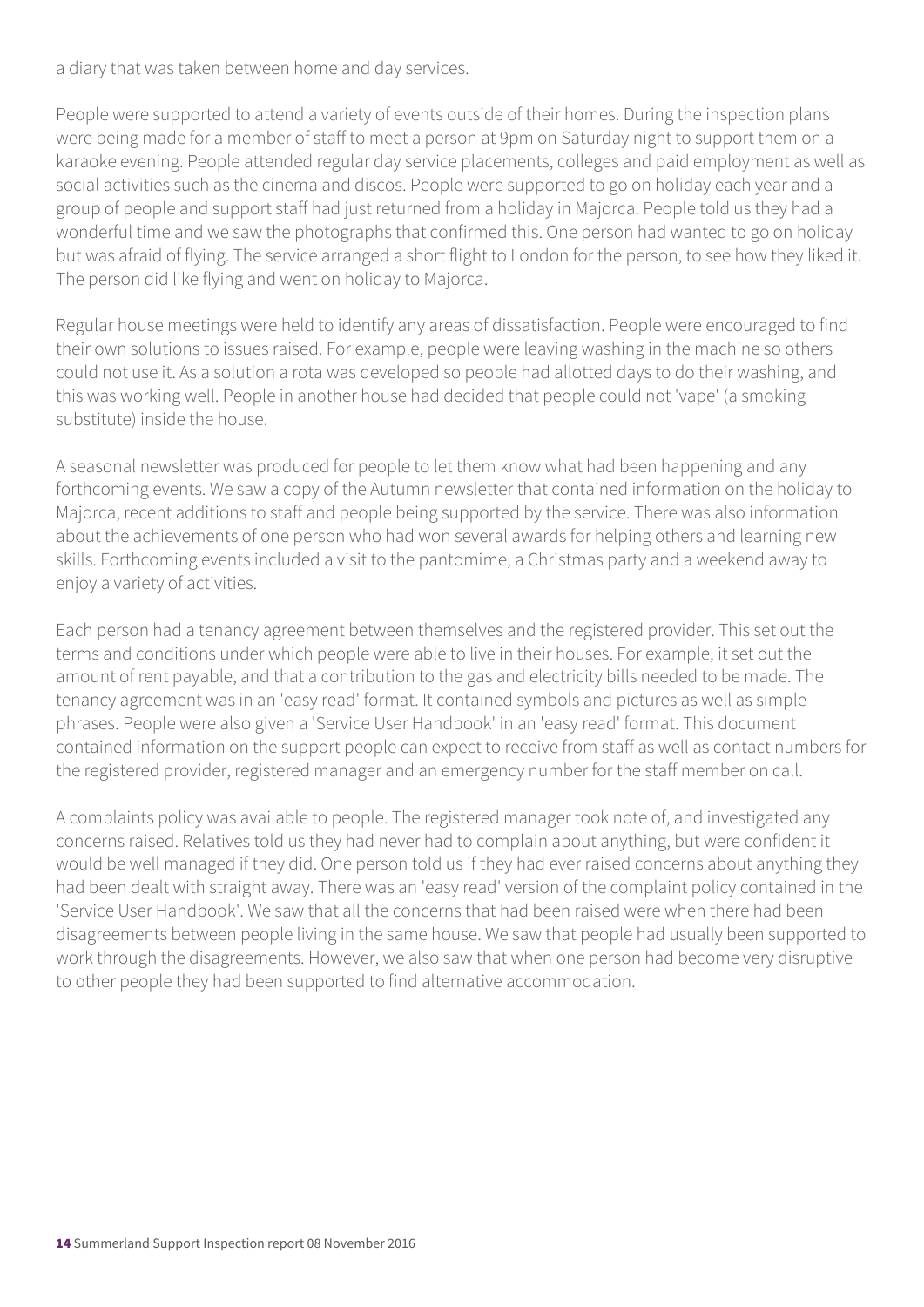# Our findings

The registered manager and the head of care demonstrated their commitment to providing high quality, well-led and inclusive support to each person receiving a service from Summerland Support. The service had signed up to the Department of Health's initiative, 'The Social Care Commitment. This is the adult social care sector's promise to provide people who need care and support with high quality services. It asks services to make 'promises' on topics such as having thorough induction training for new staff. It also asks that services ensure there is a strong culture that values dignity and respect and has effective communication throughout the service. We saw the registered manager had brought these to the forefront of the service's objectives through staff meetings and in their day to day interaction with people, their relatives and staff.

The registered manager told us they thought the main strength of the service was the community participation and getting people out and about. They said staff were always happy to change their rota to support people with their activities.

There were effective systems in place to assess people's needs, recruit and train dedicated staff and to monitor the quality of the support services they provided. People were included in decision making and support was personalised to their needs and wishes.

Written surveys were used periodically to allow people, their relatives and staff time to consider their views and to respond formally. Surveys had been sent out in June 2016 and the results collated into reports. One relative had commented they would like to see people involved in gardening. The service had started a gardening project but people had shown very little interest in it.

Regular audits of each house were completed. These audits looked at all aspects of support provided, including how records were kept and whether equipment and each building was being maintained. We saw that where issues had been raised for example, damp in one room, they were being addressed by the registered manager.

The registered manager had introduced a system to ensure all staff read any updated support plans. Hidden in the text of the support plan was a message and a code word that had to be texted to the registered manager before a specified date. If staff had not texted the code word by the date they were required to attend the office to read the updated support plan.

People and staff told us how much they valued the support of the registered manager and head of care. Staff told us they could ask for supervision at any time or just call for a chat. We were told the registered manager often went "over and above" their role and one staff member said "It's commendable". One person receiving support had written to the registered manager to say 'I appreciate every minute of your help every day. You do a swell job and should be proud'.

Staff told us there was an open culture at the home, where people could voice their opinions and be listened